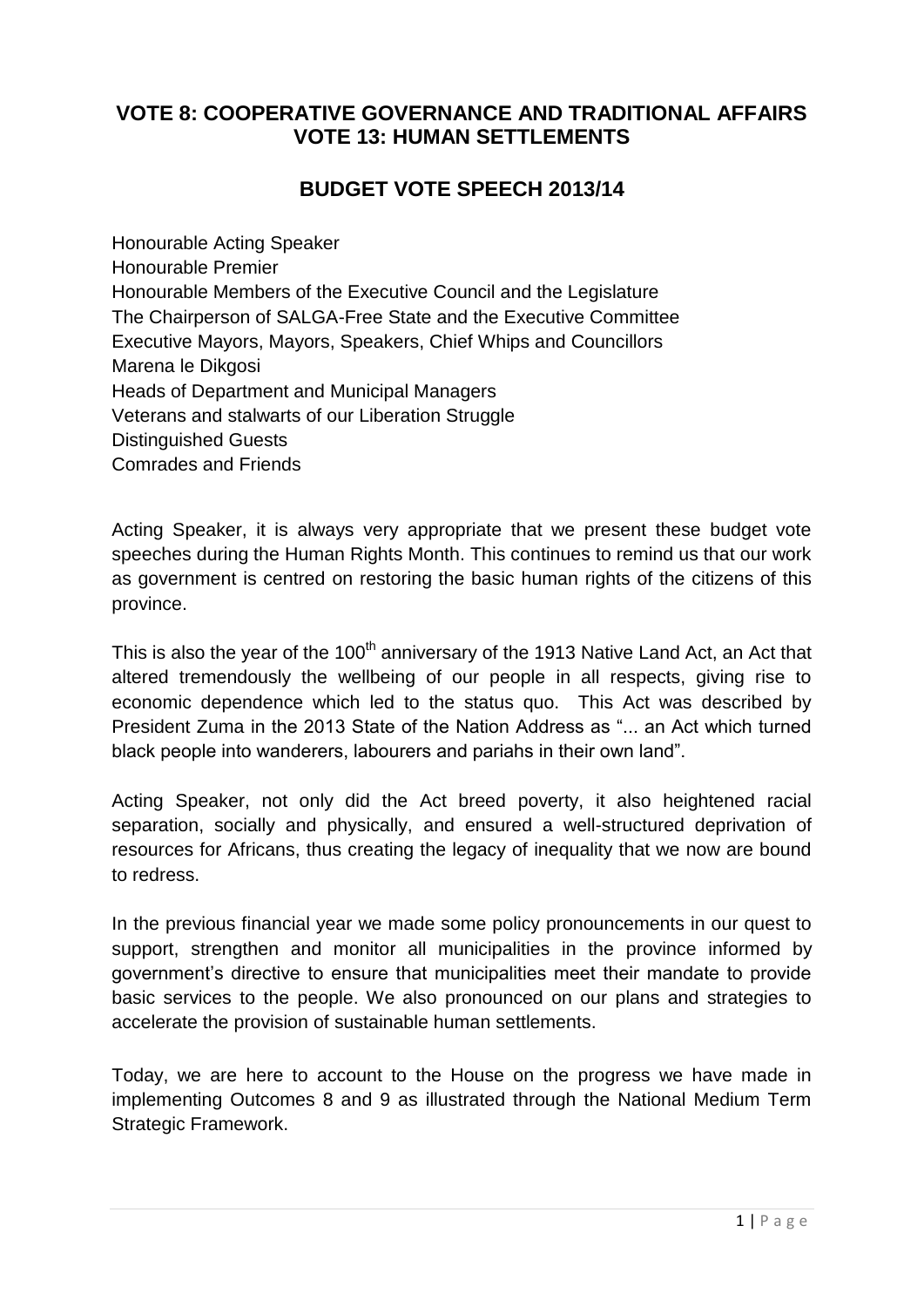I will henceforth provide an overview of our noted successes during 2012/2013 financial year and some of the main programmes and projects we plan to embark on during the 2013/2014 financial year towards creating a responsive, accountable, effective and efficient local government system in the Province and building sustainable human settlements.

### **DEPARTMENT OF COOPERATIVE GOVERNANCE AND TRADITIONAL AFFAIRS**

#### **ON LOCAL GOVERNANCE**

Acting Speaker, consistent with Local Government Turn Around Strategy (LGTAS), we continue to address a number of problems as identified within our municipalities ranging from issues of poor governance and accountability, weak financial management, high vacancy rates in the top critical posts and, in a number of instances, an inability to deliver a core set of critical municipal services efficiently and effectively.

The following key issues have been identified, which, if addressed, will ensure the achievement of the overarching goal of a responsive, accountable, effective and efficient local government system:

- The provision of improved access by communities to basic services such as water, electricity and sanitation
- The deepening of democracy through the implementation of a refined Ward Committee Model in all municipalities, thereby strengthening participatory governance
- The strengthening of the administrative and financial capability of municipalities
- Improved coordination and strengthened cross-departmental initiatives.

All municipalities and sector departments in the province, as well as 311 ward committees, participated in the development of Municipal Integrated Development Plans (IDPs), at the same time ensuring alignment with LGTAS.

Following the IDP assessment process in July 2012, the IDPs of 14 municipalities were rated high, and 10 were rated medium. We are happy that in 2012/2013 there are no municipalities that were rated low, showing an improvement in the credibility of our IDPs.

A skills gap analysis in relation to the IDP development process will also be done in Thabo Mofutsanyana, Xhariep and Phumelela as part of the 35 identified municipalities in the country.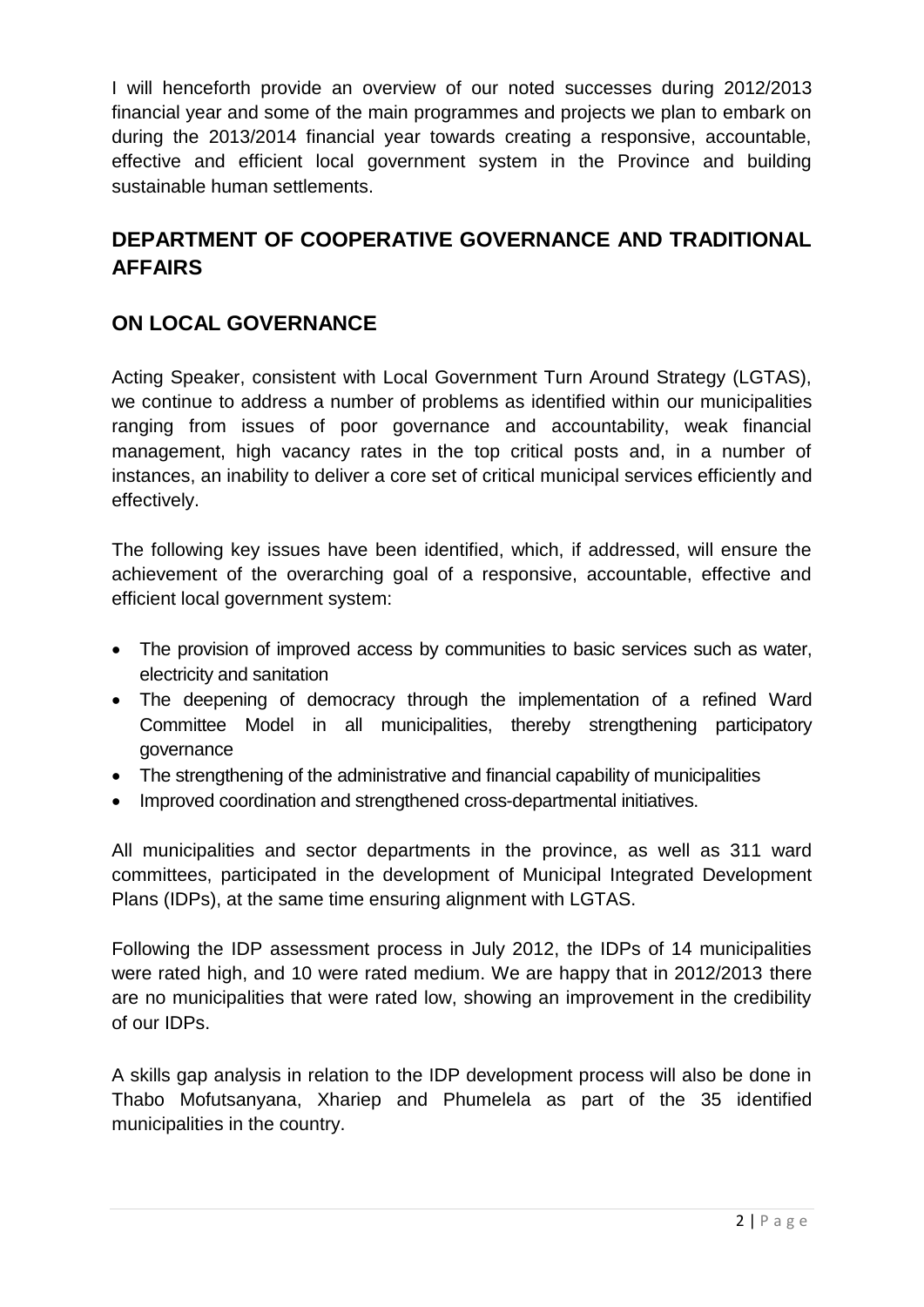The department has been supporting municipalities in updating their LED strategies. We have partnered with the Independent Development Trust and SALGA to develop a framework for the organisational structure of LED unit in municipalities, in order to assist them in the functionality of this unit.

We succeeded to provide support to all municipalities on the implementation of the Municipal Systems Act as amended (MSAA) through district workshops. We will be partnering with all our municipalities to roll out monitoring and evaluation system within municipalities.

#### **ON MUNICIPAL INFRASTRUCTURE AND FREE BASIC SERVICES**

The national policy prescribes that free basic water can now be provided only to indigents.

Acting Speaker, a total of 599 623 (97%) of the targeted 615 909 households in our province has access to a basic level of water as at end January 2013. The backlog is mainly in the rural areas of QwaQwa within the Maluti-a-Phofung Local Municipality where there is a balance of 14 341 households that needs to be provided with water in the remainder of the 2012/2013 financial year and the upcoming 2013/2014 financial year.

Additional 1 049 electricity connections were provided during 2012/2013.

Acting Speaker, of the targeted 615 909 households in the Free State 594 502 (97%) has access to a basic level of sanitation as at the end of January 2013. One of the key challenges facing the province in this regard is the rural areas of QwaQwa within the Maluti-a-Phofung Local Municipality, where there is a backlog of 30 000 households. By January 2013, 11 220 of the 30 000 households were provided with sanitation with the balance of 18 780 households outstanding.

Acting Speaker, all formalized stands in our municipalities have access to refuse removal. We call on our municipalities to improve the frequency of refuse removal to avoid illegal dumping.

In the 2011/2012 Municipal Financial year our municipalities spent R7, 4 million (90%) of the allocated R841, 1 million.

For the current municipal financial year ending 30 June 2013, an amount of R1, 02 billion was allocated to our province for Municipal Infrastructure Grant (MIG) projects.

An amount of R412, 2 million was spent by municipalities as at end January 2013. We are concerned that this represents 40% expenditure in the middle of municipal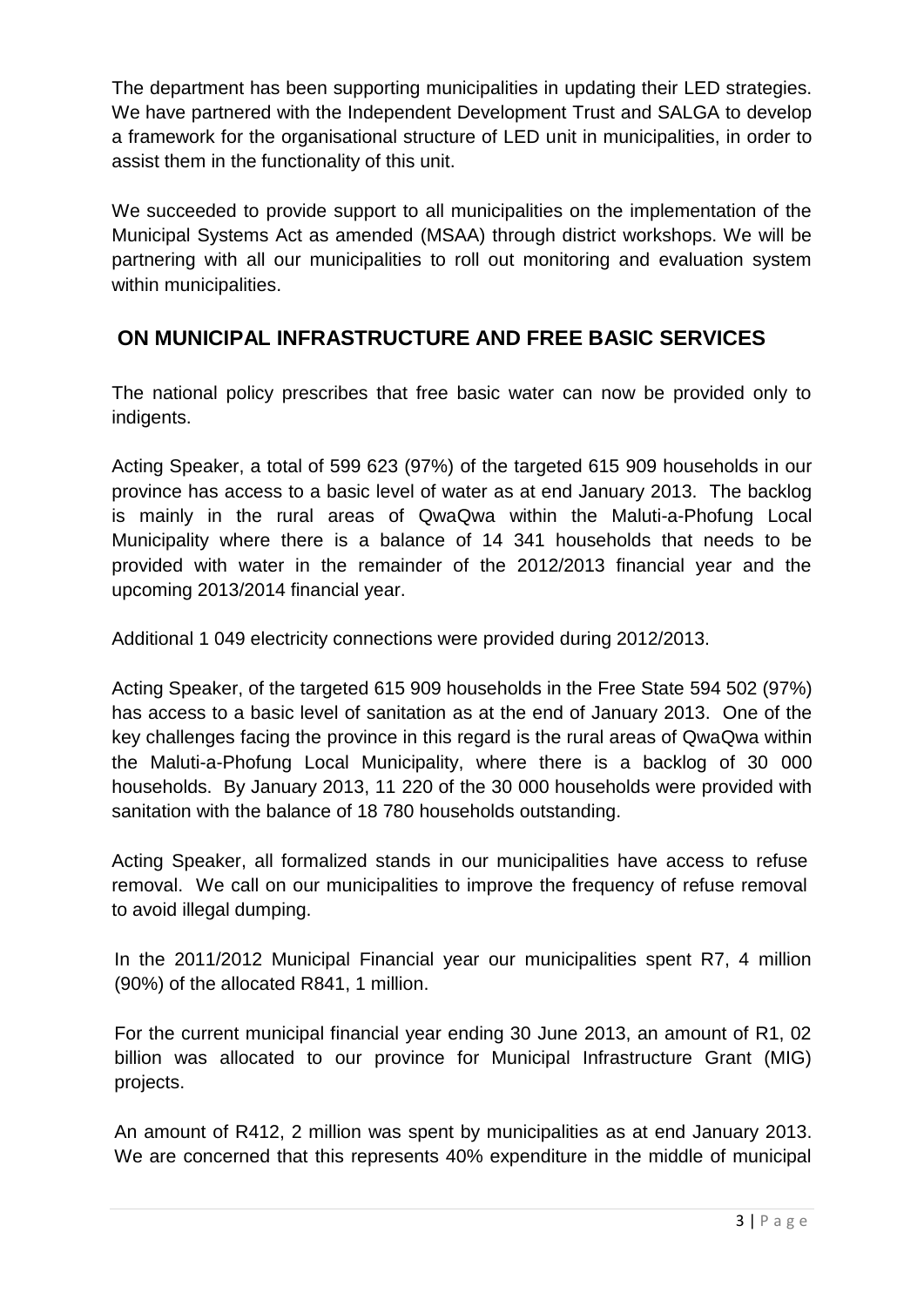financial year. We want to urge municipalities to accelerate their expenditure in this regard.

Acting Speaker, as at end June 2012, 8 411 temporary employment had been created by municipalities through MIG. Of those employed 788 were women, 1 676 youth females, 2 240 men, 3 688 youth men and 19 disabled people.

We also made R20 million available for urgent infrastructure interventions in the 2012/2013 financial year which were spent in the following municipalities:

- Setsoto: 595 septic tanks were cleaned in Moemaneng and an emergency water pipeline between Marquard and Clocolan was constructed.
- Maluti-a-Phofung: the project for the 1,1km paved roads in Bolata Village in QwaQwa is under construction.
- Matihabeng: the amount of R12, 6 million was allocated for the provision of water and re-pegging of 1 424 stands in Thandanani - 2010 Village and construction will start soon.

Acting Speaker, in this financial year, our province has been allocated R129, 8 million from the Intergraded National Electricity Programme funds to connect electricity to 7 435 households and to install bulk infrastructure.

An amount of R1, 07 billion is allocated for the implementation of MIG projects in the 2013/2014 municipal financial year.

Municipalities are encouraged to increase the employment of women during the implementation of MIG projects; progress in this regard will be closely monitored by the department. By the end of December 2012, 3 083 jobs were created through the MIG programme ensuring that 357 women, 659 youth females, 748 men, 1 313 youth males and 6 disabled persons were temporarily employed. It is foreseen that these figures will increase to approximately 7 000 jobs before the MIG financial year comes to an end in June 2013.

We have provided R15 million for urgent infrastructure interventions during the 2013/2014 financial year.

#### **ON COMMUNITY WORKS PROGRAMME**

Acting Speaker, as part of our response to tackle poverty and provide livelihood support to poor households, the Community Works Programme (CWP) was adopted as a key initiative to mobilize communities towards providing regular and predictable work opportunities at the local level. Our province has the following sites where CWP has been implemented: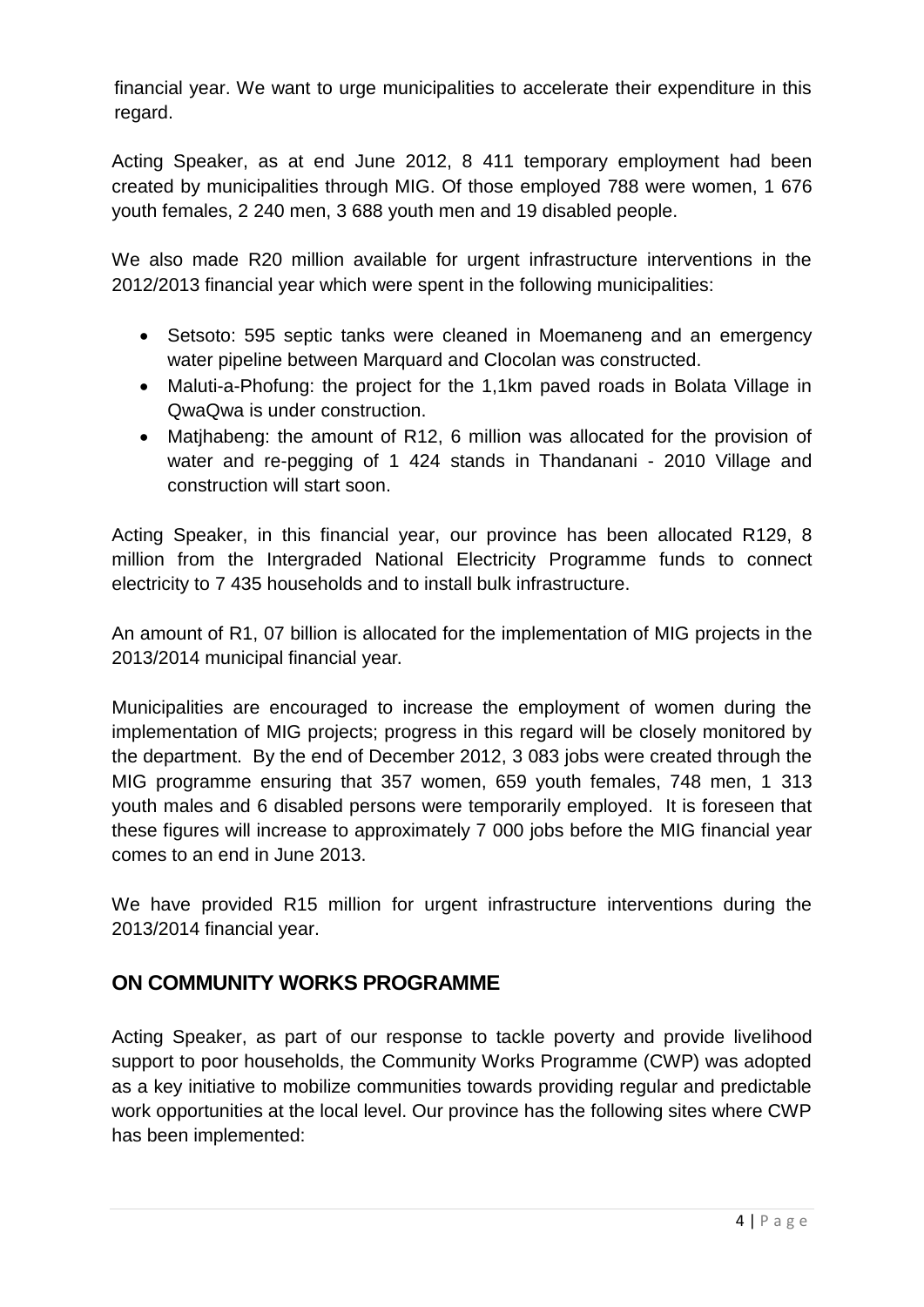- Ngwathe
- Metsimaholo
- Moqhaka
- Mangaung
- Tokologo
- Naledi
- Mohokare
- Nala
- Setsoto
- Phumelela
- Maluti-a-Phofung
- Letsemeng, and
- Matihabeng

The programme will be extended to the remaining 7 municipalities in 2013/2014 financial year and beyond.

The CWP, which is an employment safety net, targets the poor who are unemployed or under-employed by providing work opportunities for 2 days per week at a stipend of R67 per day. This intervention has already created a total of 16 046 jobs during the period under review.

#### **ON CLEAN CITIES, TOWNS AND VILLAGES PROGRAMME**

Acting Speaker, the Tokologo, Maluti-a-Phofung and Moqhaka municipalities are already implementing the "Clean Cities, Towns and Villages Programme Beyond 2010". Complementary to this project, the department has forged an informal partnership with the Clean Free State Campaign, a project that has been initiated by the private sector towards cleaning and greening the Free State province. The campaign is currently focusing on the Mangaung Metro and the Matjhabeng Municipality. We call on all municipalities to participate in this programme.

#### **ON MUNICIPAL FINANCIAL VIABILITY**

We are partnering with SALGA and our municipalities on the "Operation Patala" campaign to improve on the collection of consumer debt. This is already yielding results as the consumer debt has already reduced by 32% due by government departments. We call on all our communities to pay for services consumed to ensure financial stability of our municipalities.

Municipalities must adopt standard by-laws which will promote the broadening of the municipal revenue base.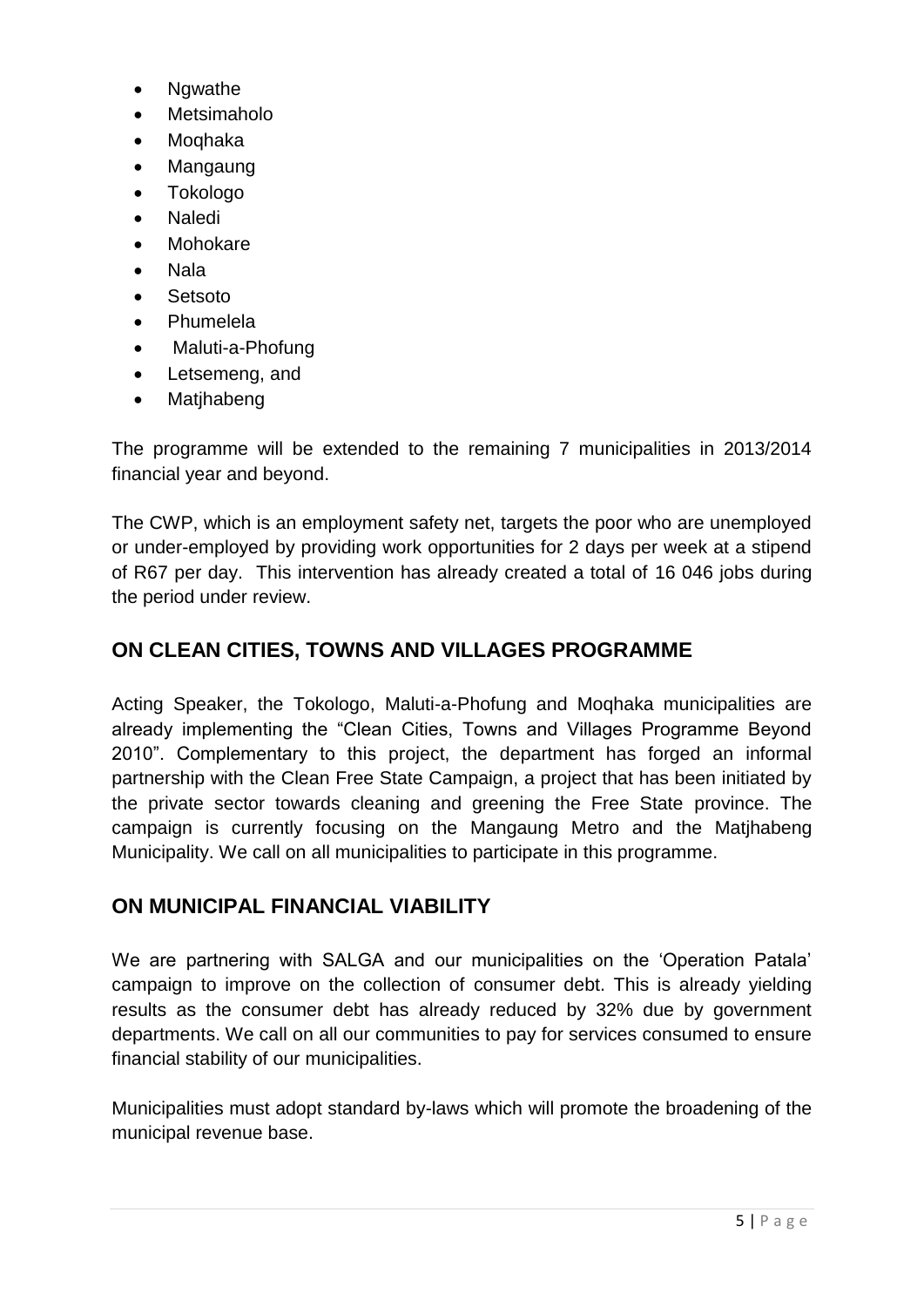We have appointed a team of professionals and deployed them in 8 municipalities towards improving their service delivery capacity, especially in relation to financial management.

Acting Speaker, conditional limited financial assistance was also provided to municipalities in financial distress during 2012/2013; specifically to Xhariep, Letsemeng, Mohokare, Naledi, Nala, Setsoto and Dihlabeng.

A Capacity Building Programme is planned in conjunction with the University of the Free State, aimed at improving the capacity of Municipal Audit Committee Members and officials in Internal Audit Units.

The department is also partnering with Local Government Sector Education and Training Authority (LGSETA) for an Internship Programme for Internal Auditors whereby Interns will be placed in 17 municipalities over a 10-month period.

#### **ON DISASTER MANAGEMENT**

Acting Speaker, during the year under review the province was besieged by a number of disaster incidents which have a detrimental impact on our communities. We are in the process of rehabilitating the township of Tlholong in Kestell after the destruction of over 70 houses by tornado and thunderstorms. We are also engaged in a similar process in Amelia in Sasolburg where about 1 200 households were affected by the disaster.

As a province we need to develop the system and campaigns of preventing and mitigating disasters because global warming is a reality. We have provided in this current budget an amount of R7 million to strengthen the Provincial Disaster Management Centre.

We would like to express our appreciation to all the stakeholders who continue to play a critical role during disaster in the province, especially members of the Provincial Disaster Management Advisory Forum.

#### **ON LAND USE MANAGEMENT AND SPATIAL PLANNING**

Acting Speaker, in the 2013 State of the Province Address, the Honourable Premier referred to the landmark decision of the Constitutional Court that vests spatial planning competency in municipalities, and that they should act as the "body of first instance".

The Spatial and Land Use Management Act has been passed by Parliament and it gives impetus to our process of developing the Provincial Planning Bill to replace the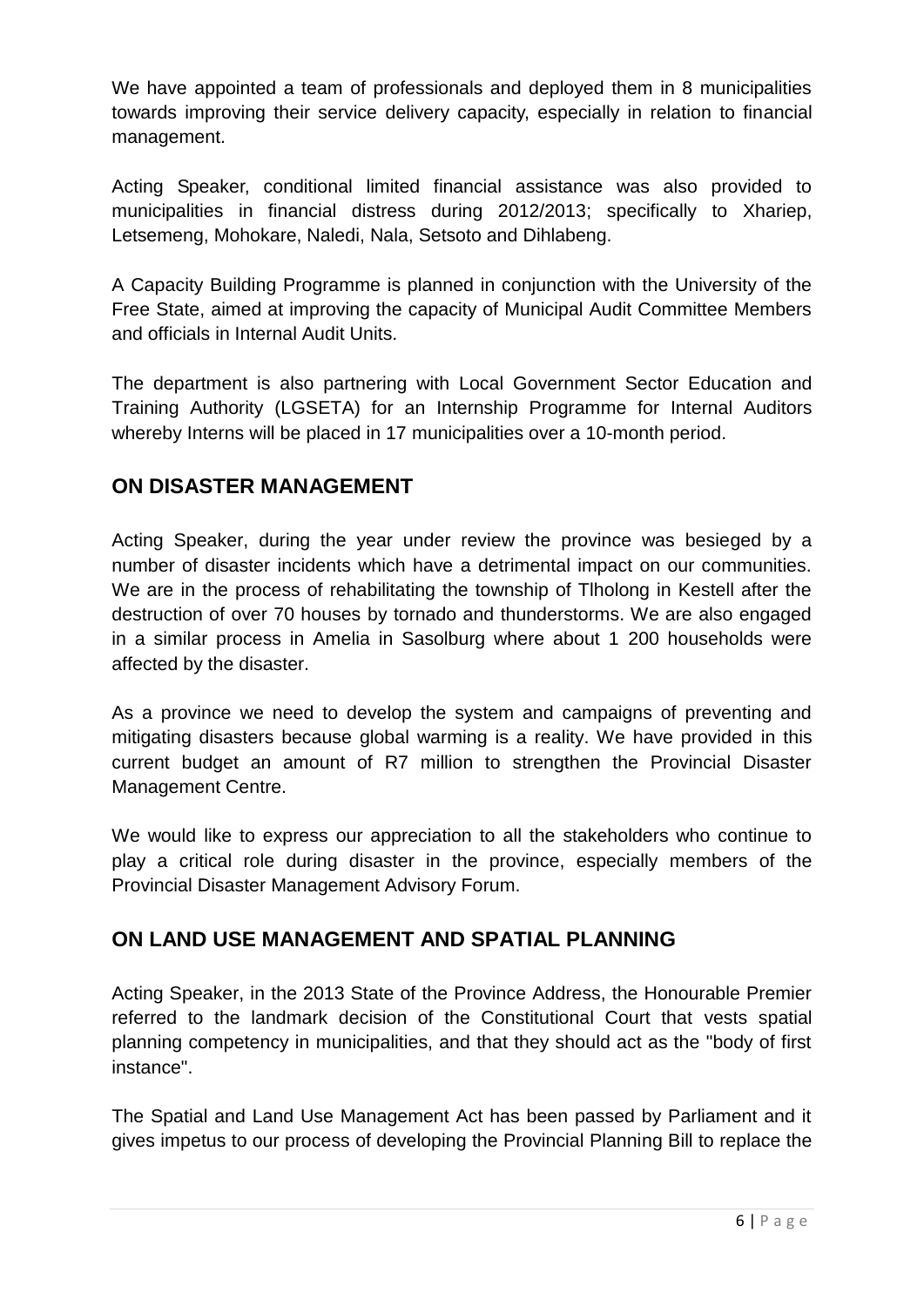old and outdated legislation for land use management in our province. This Act facilitates vesting of planning powers in municipalities.

We will work with our municipalities to establish Municipal Planning Tribunals. In the interim, the Land Use Advisory Board will continue to execute its responsibility until there is sufficient capacity to this Municipal Tribunals.

#### **ON TRADITIONAL LEADERSHIP**

Acting Speaker, in ensuring that communities are informed of the type of government services that are available to them, and in cooperation with other sector departments and Chapter 9 institutions, the House of Traditional Leaders embarked on a number of community outreach programmes.

The preparation for the building of palaces for Marena a Maholo Mota and Mopeli are progressing well, and on-site assessments have been conducted by architects and quantity surveyors.

One of the critical challenges facing traditional leadership in the Free State is the proliferation of illegal initiation schools and the deaths of a number of initiates due to lack of coordination between relevant stakeholders. This is one of the key areas that we will, in partnership with the Department of Health, focus on during the coming financial year.

Coupled with this challenge is the illegal allocation of land by some Traditional Leaders. As the department we will engage with The Free State House of Traditional Leaders to address this issue to arrive at a lasting solution.

In order to enable traditional leadership in the province to do their work effectively and efficiently, we will fast-track the finalization of the Bill for the Free State Local and Provincial Houses of Traditional Leaders.

We will assist and fast-track the acquisition of land for Batlokoa ba Mokgalong traditional community.

Acting Speaker we are working with the National Department of Traditional Leaders to review the tools of trade that we can provide to Traditional Leaders to enable them to do their work.

We further want to congratulate Morena Theki Moloi for obtaining a 100% attendance certificate during training of Traditional Leaders despite his age of 94.

The community will increasingly be engaged on the preservation of traditional culture and customs, and also to advocate for the declaration of heritage sites.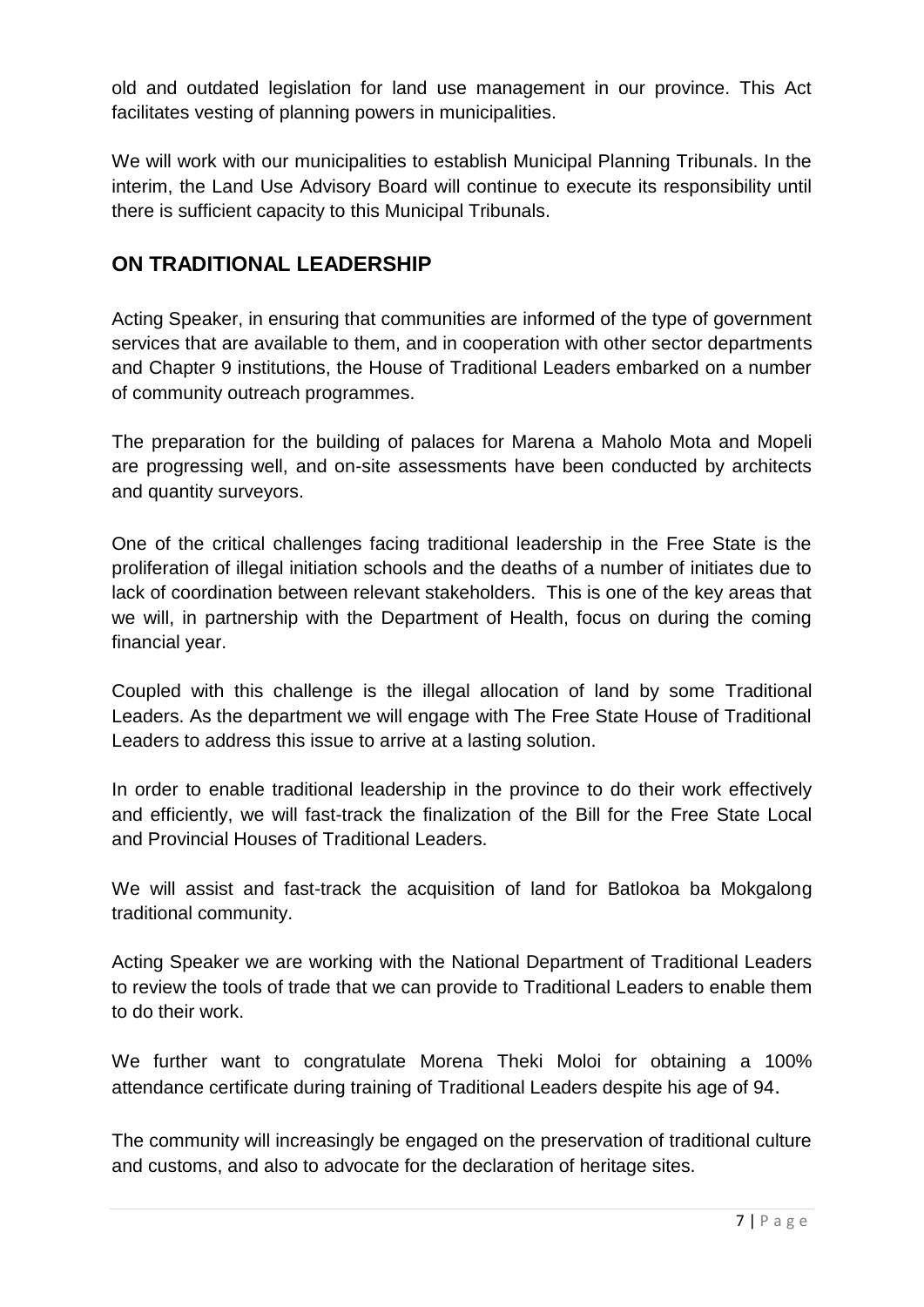### **ON COOPERATIVE GOVERNANCE AND SERVICE DELIVERY PROTESTS**

Acting Speaker, the fundamental principle of cooperative governance is that we are as a collective, responsible to ensure an effective, efficient, and responsive local government system within our province. Our municipalities must be centres of community activism and effective governance, and must reflect the attributes of a society hard at work to improve the conditions of life of all Free State citizens.

In 2012/2013 we experienced increased violent community protests in our province. Although most of these violent community protests are directed to municipalities, most of the services that communities demand such as schools, houses, clinics, roads and so on are not the competency of municipalities. It is therefore, imperative for all government departments and state owned enterprises to work with municipalities in resolving serviced delivery challenges. We also acknowledge that there are service delivery challenges that are facing municipalities directly, such as water and sanitation.

The issue of demarcation is a very emotive matter amongst our communities and has also been a matter of public protests in recent past. We would like to urge our municipalities to consult communities and all relevant stakeholders when this issue of demarcation is being discussed.

Communities" right to protest is enshrined in our Constitution, but violent protest that destroy private and state properties cannot be tolerated and must harshly be dealt with by law enforcement.

#### **DEPARTMENT OF HUMAN SETTLEMENTS**

Acting Speaker, over the last few years there has been a clear shift in the way that the State is conceptualizing human settlements delivery and its role in poverty alleviation and social and economic development. We have committed ourselves to establish viable, socially and economically integrated communities which are situated in areas allowing convenient access to economic opportunities, health, educational, and social amenities and within which South Africa"s people will have access on a progressive basis to:

- A permanent residential structure with secure tenure, ensuring privacy and providing adequate protection against the elements; and
- Basic services including potable water, adequate sanitary facilities, waste disposal and domestic electricity supply.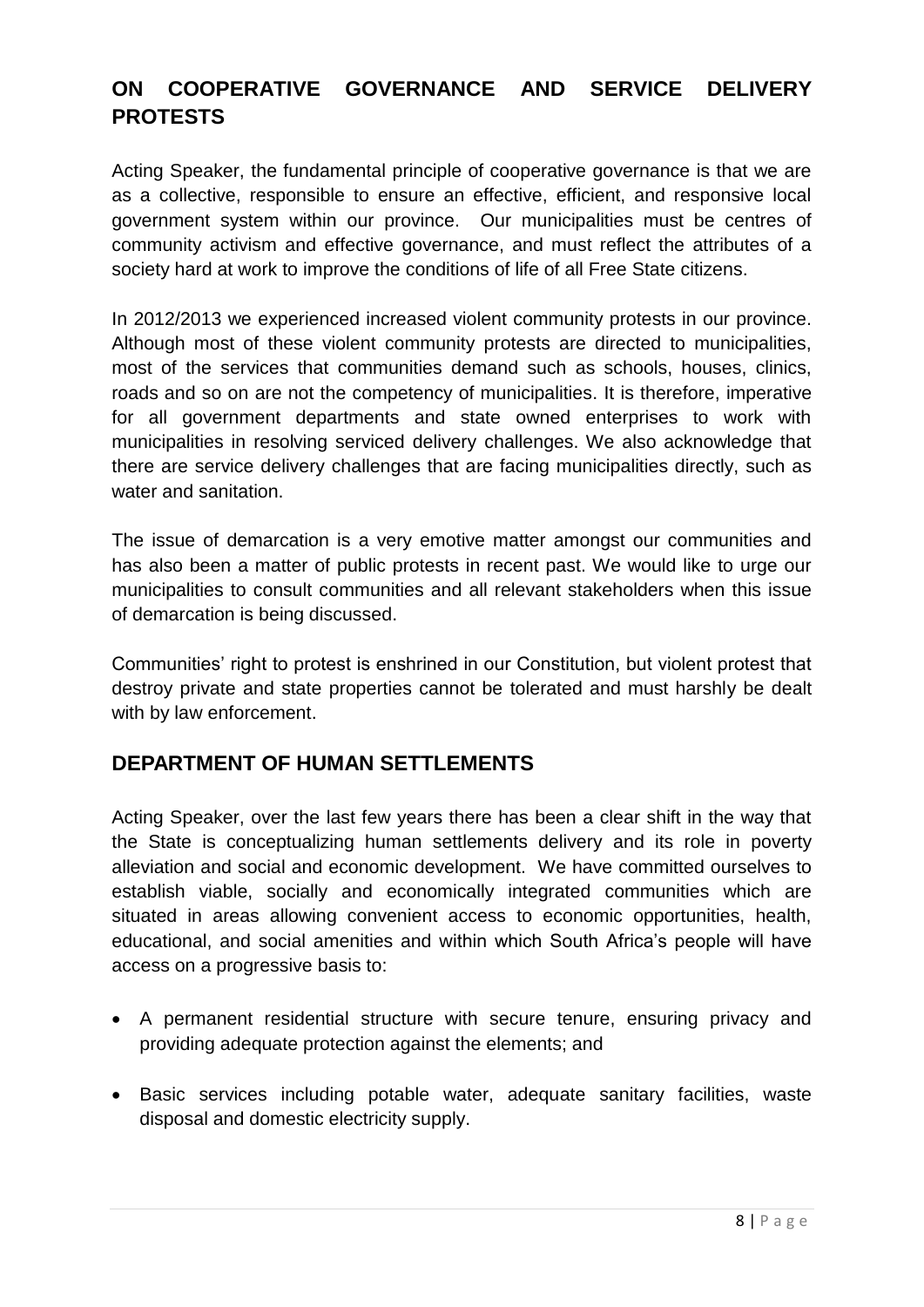The Human Settlements Vision 2030 states that "by 2030, most South African will have affordable access to services and quality environments. New developments will break away from old patterns and significant progress will be made in retrofitting existing settlements". Key to this process is the formalization of informal settlements, the upgrading of services and the installation of the necessary social infrastructure to make these areas viable and suitable.

#### **ON UPGRADING OF INFORMAL SETTLEMENTS**

During 2012, we finalised the appointment of service providers for the creation of 26 915 sites in 19 areas of the province. The process is already underway to finalise development plans regarding these areas. Ours is to strive to meet Outcome 8 targets of upgrading informal settlements by 2014.

In line with informal settlement upgrading processes, 9 047 sites were planned and surveyed in various areas of the province; specifically in the following areas:

- Petrus Steyn (Mamafubedu): 600 sites
- Reitz (Petsana): 800 sites
- Harrisminth (Mahaseng and Tsele): 1 461 sites
- Bethlehem (Bakenpark): 1 421 sites
- Sasolburg (Mooiplatz): 2 614 sites
- Lindley: 1 001 sites
- Maokeng:150 sites
- Rammulotsi: 1 000 sites.

Basic municipal infrastructure was installed in 7 193 sites in the following six municipalities:

- Dihlabeng: 831 Sites
- Mangaung Metro: 3 685 sites
- Moqhaka: 2 000 sites
- Maluti-A-Phofung: 50 sites
- Kopanong: 222 sites
- Phumelela: 405 sites.

Acting Speaker we will install internal reticulation services in 10 391 sites during this financial year.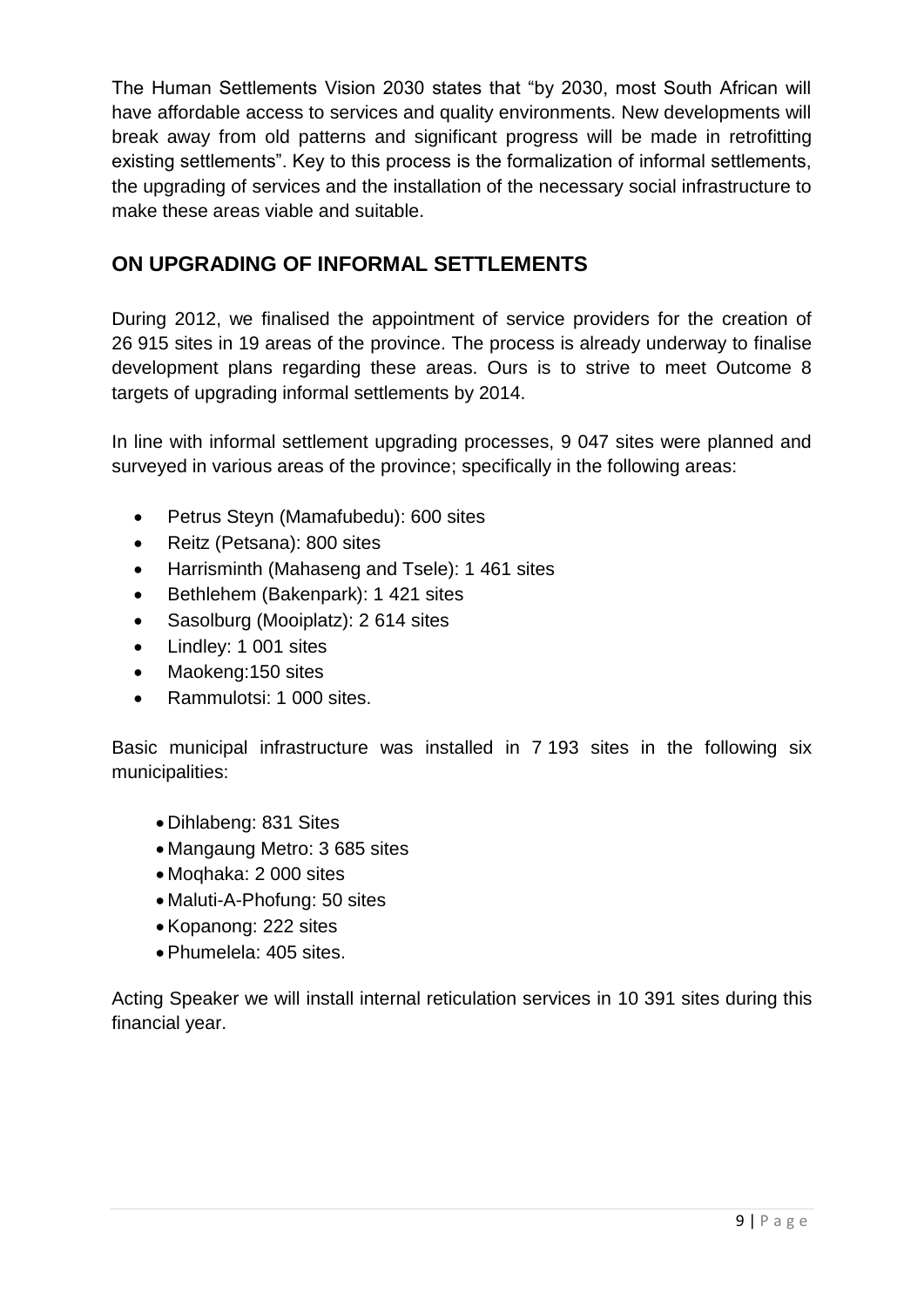#### **ON CAPACITY OF DEPARTMENT, MUNICIPALITIES AND CONTRACTORS**

The Honourable Premier in his 2013 State of the Province Address indicated that the main focus of the Department of Human Settlements during 2013 will be to consolidate and complete 9 655 incomplete and outstanding houses under various human settlements projects. This will provide adequate shelter to beneficiaries who have been waiting for their houses for a very long time.

Acting Speaker, In an effort to improve the department's technical and implementation capacity in a number of areas, we have appointed NURCHA to deal with the verification of projects and also to provide technical support to the department.

In addition, E', tsho and Mafuri consultants have been appointed to enhance the department"s engineering capacity. We also commenced with a process of establishing a reliable and credible database for contractors, which will assist the department to select capable contractors to minimise the risk of incomplete projects.

In an attempt to improve our business processes and enhance efficiency of the department, we will be piloting online housing beneficiary management with State Information Technology Agency (SITA). This is the first step towards improving the overall business processes within the department in order to serve our people better.

A total of 20 local municipalities (including the Mangaung Metropolitan) were provided with technical capacity and ongoing support to use the Housing Subsidy System (HSS) on-line, ensuring the successful approval of each application form within the reasonable turnaround time for each entity.

Acting Speaker, the department has undergone a process of strategic planning and introspection and has arrived at what heralds a new way of doing things. We have come to the realisation that a more hands-on approach is necessary. We have also decided to intervene directly where municipalities are experiencing difficulties or where there is a failure to deliver on our promises to our communities. One such example is Dihlabeng Local Municipality where the department assisted the municipality with funding for the upgrading of bulk infrastructure. This project will serve as a springboard and foundation to address bulk water challenges across the province. It pleases me to report to this house, Acting Speaker that the future for this municipality looks promising with this intervention.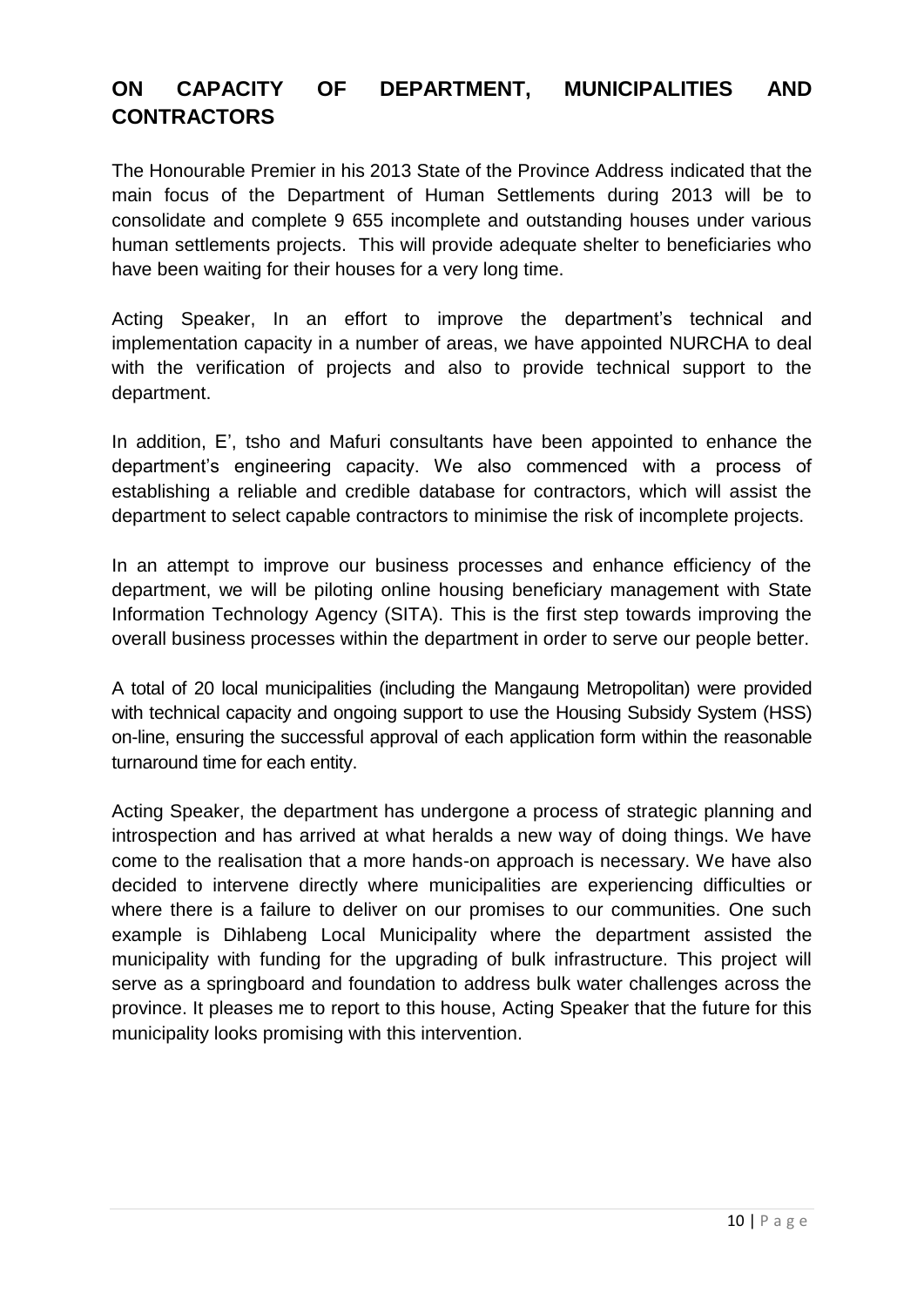#### **ON MUNICIPAL ACCREDITATION**

On Municipal Accreditation, we honoured our commitment to ensure that the Mangaung Metro Municipality achieves a level 2 accreditation, enabling the Metro to manage the administration of all housing programmes. During August 2012, the Capacity Compliance Accreditation Panel (CCAP) assessed the Metro"s capacity to meet the criteria for the relevant level of accreditation. To this end, a recommendation to accredit the Metro on Level 2 accreditation is currently awaiting the decision of the (national) Minister of Human Settlements.

Acting Speaker, you will recall that last year we committed to continue to support Metsimaholo, Matjhabeng, Dihlabeng and Moqhaka Local Municipalities in attaining readiness for level 1 accreditation. Acting Speaker it pleases me to report to the house that Pre-accreditation Information Sessions were conducted with these municipalities to clarify the requirements of the accreditation process as well as how the application will be managed.

#### **ON LAND ACQUISITION**

Acting Speaker, the year 2013 marks the 100 years of the passing of the Land Act of 1913 in our country. It was through this unjust Act that our people were robbed and dispossessed of their land. As a result, scarcity of suitable and appropriately located land continues to be a constraint on our capacity to make a decisive dent on the housing backlog.

In this regard, during 2010, the department concluded an Implementation Protocol with the Housing Development Agency (HDA), mandating the HDA to facilitate planning in relation to the identification, acquisition and assembly of well-located land suitable for human settlement developments. We also transferred funds to the HDA to enable them, within their legislative mandate, to acquire land for human settlements development on behalf of the province (as part of the provincial land acquisition pipeline to enable the department to do appropriate forward planning).

#### **ON SOCIO – ECONOMIC AMENITIES**

In realizing the concept of human settlements as places where we can "live, work, play and pray" as envisaged in the new human settlements agenda, the issue of amenities becomes critical. We have accordingly completed a multi-purpose hall in Warden. We will continue working with other sister departments including the Department of Sports, Arts, Culture and Recreation with the view to making provision of amenities a reality.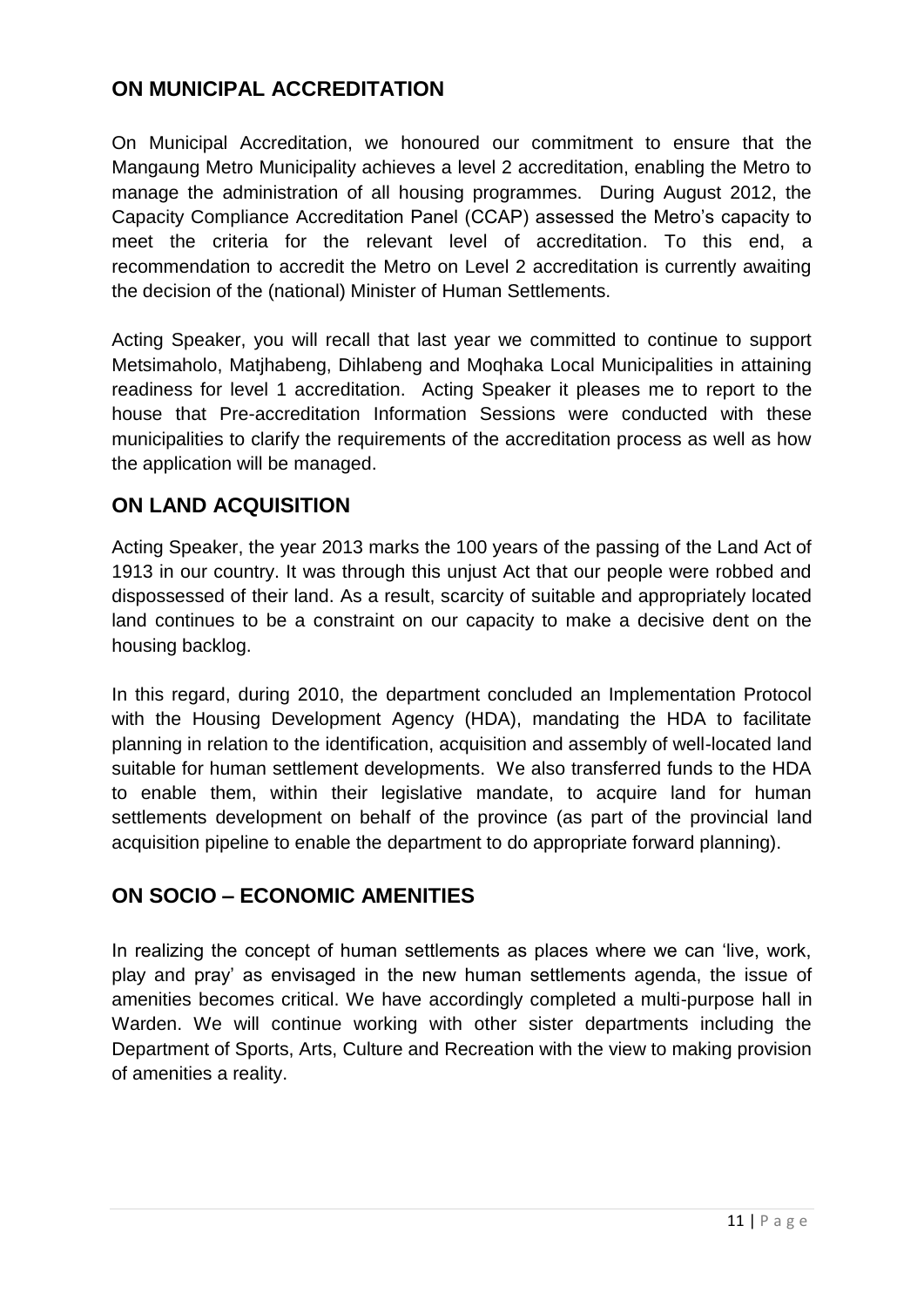#### **ON SOCIAL AND RENTAL HOUSING**

Acting Speaker we have allocated 402 Institutional Subsidies towards the first phase of the Brandwag Social Housing Project in Mangaung, which is aimed at developing a total of 1 051 rental housing units for households that earn between R1 500 – 00 and R7 500, who would ordinarily not afford to participate in the private rental housing market. The first phase of the project which will yield 402 rental units is due to be completed by March 2013. To date, 112 units of Phase 1 have attained occupational completion and 50 of said units have been allocated to tenants and more units from Phase 1 will be gradually allocated to qualifying tenants.

### **ON COMMUNITY RESIDENTIAL UNITS AND HOSTEL UPGRADING PROGRAMME**

In partnership with the Harmony Gold Mines and the Matjhabeng Local Municipality, the Department embarked on a project at Masimong through the Community Residential Units (CRU) Programme that will provide rental accommodation to 461 households. The project is almost complete and is the first of its kind to be undertaken by the Department. About 348 units have already been allocated to tenants and the remaining 113 units will be available for occupation at the end of March 2013.

We are in the final stages of the feasibility studies in respect of the two hostels in Mangaung i.e. Silver City and Dark City, and one hostel in Matjhabeng, the G-Hostel.

The feasibility studies have been finalised for Zamdela Hostel 4 in Metsimaholo and a suitable contractor will be appointed in due course to commence with the demolition of the old hostel and the construction of new CRU units.

Acting Speaker, the second phase of the Brandwag Social Housing project which is aimed at yielding 495 rental units has commenced while units from Phase 2 will gradually become ready for allocation to tenants – thus bringing the total number of units to 897. The last phase of the 1051 units is due to commence this coming financial year –thus 154 Institutional Subsidies have been set aside for the said phase.

A total of 1200 Institutional Subsidies will, during the 2013/2014 and 2014/2015 financial years be allocated to two (2) Social Housing Projects at Vogelfontein in Dihlabeng and Intabazwe in Maluti-A-Phofung. The latter two (2) projects are true examples of mixed housing projects that comply with all requirements of the Breaking New Ground (BNG) plan.

Acting Speaker, the tripartite partnership among the Department, Matjhabeng Local Municipality and Harmony Gold Mines, will embark on the redevelopment of Merriespruit Hostel in Virginia and President Steyn Hostel in Welkom, Matjhabeng.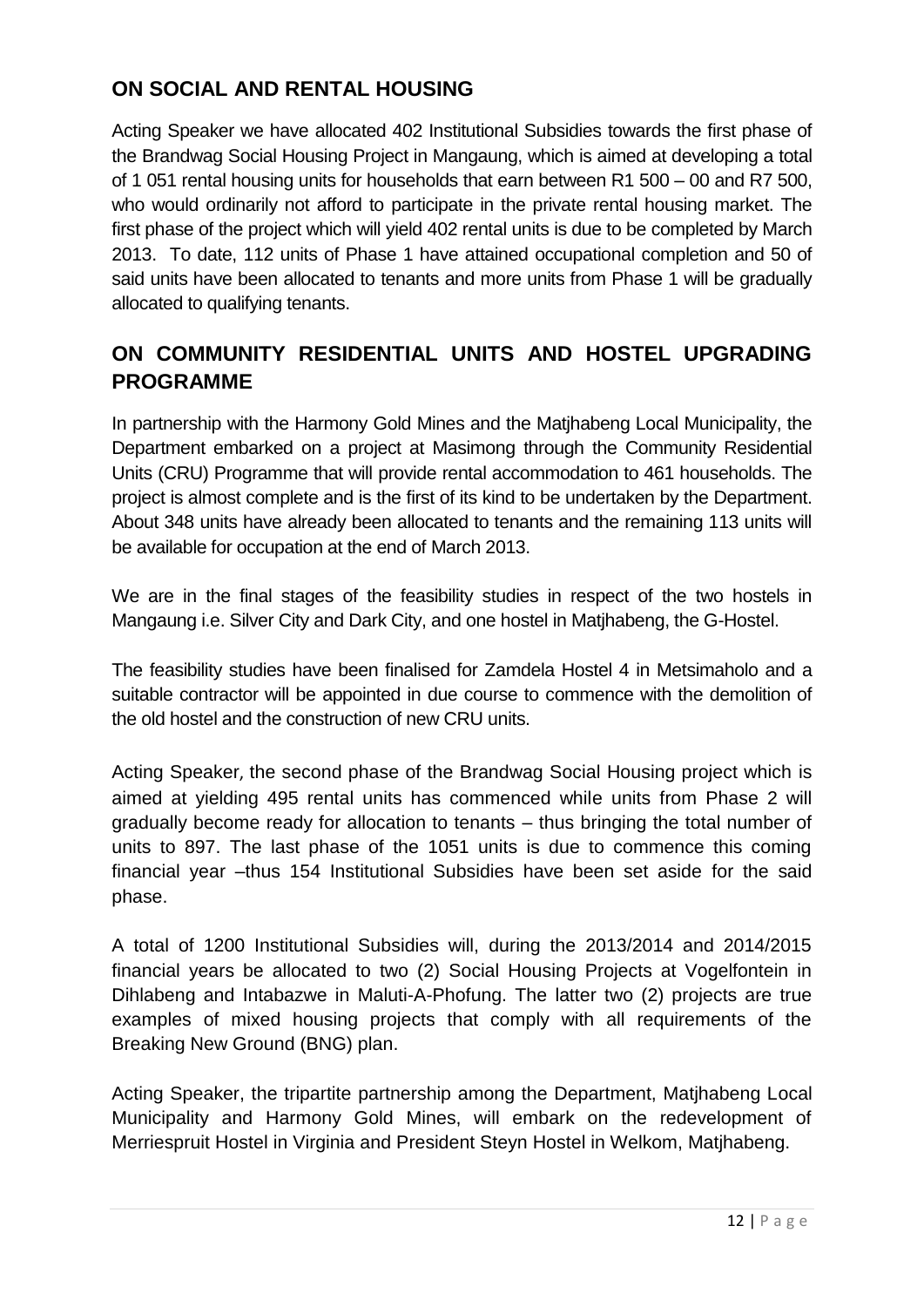Institutional Subsidies have been put aside for two projects under the Housing for Special Needs Programme that are due to commence in the 2013/2014 financial year, namely:

- Bokahosane ba Bana for orphaned and abused children in Kroonstad; and
- Mphatlalatsane in Viljoenskroon for the Severely Mentally Handicapped.

#### **ON LAND RESTITUTION AND SPECIAL HOUSING PROGRAMMES**

Acting Speaker, although we have committed ourselves to construct 1 400 units for the Land Restitution beneficiaries who lodged claims in terms of the Restitution Act of 1994, we have experienced unforeseen challenges in this regard such as families refusing to relocate to new areas identified by the municipalities coupled with lack of infrastructure in some of the other areas, thereby enabling us to build only 337 in the following areas:

- Thaba Nchu (Basotho ba Herschel): 71 units
- Hennenman: 22 units
- Bethany: 119 units
- Lindley: 9 units
- Wesselsbron: 4 units
- Senekal: 2 units
- Hoopstad: 1unit
- Blesbokfontein (Bultfontein): 15 units
- Warden: 94 units.

The department will continue to collaborate with the Department of Rural Development and Land Reform in completing this programme.

Acting Speaker, in bringing some level of rejuvenation to the distressed area of Van Stadensrus, we have allocated 650 houses in the greater Naledi area with 150 set aside for Van Stadensrus. Due to the non-availability of serviced sites, the department was however only able to build 40 houses in Van Stadensrus. In realising these sites, we have appointed a service provider who will finalise the installation of a new innovative alternative sanitation technology, the Vacuum Sewer System, for 350 sites. The acquisition of land in the area is also being finalised to accommodate this development.

The commemoration of the 1913 Native Land Act centenary will see us handing more than 7 435 title deeds, registered under various pieces of legislation, over to the affected households during this year towards security of tenure.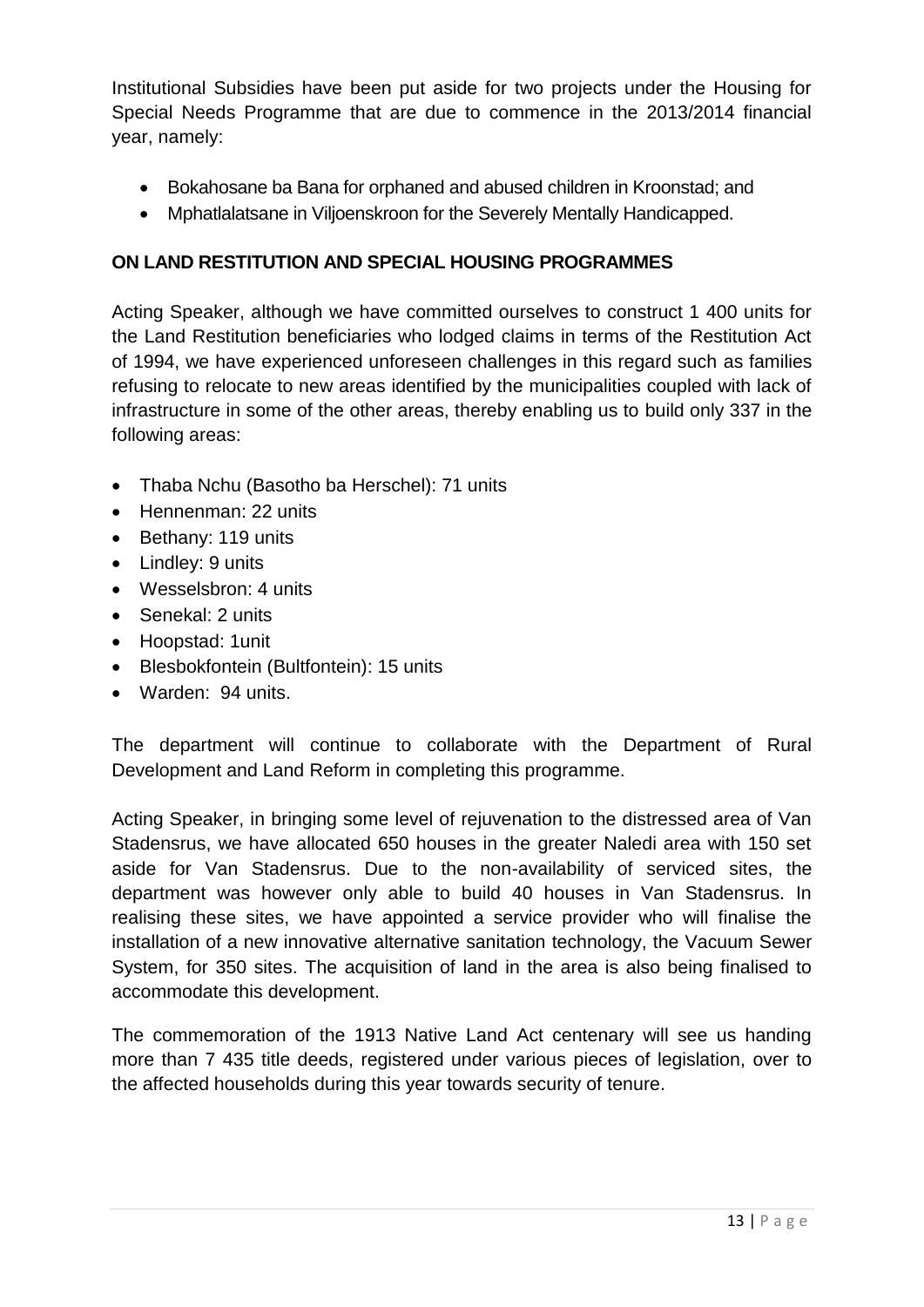#### **ON FINANCE LINKED INDIVIDUAL SUBSIDY PROGRAMME (FLISP)**

Acting Speaker, we will, with 250 subsidies, further fast track the implementation of the Finance Linked Individual Subsidy (FLISP) programme through projects in Viljoenskroon, Intabazwe and Vogelfontein. This programme provides housing assistance for households earning between R3 501 and R15 000 to access loans to purchase or build houses up to maximum value of R300 000.

The province, together with the National Housing Finance Corporation as already alluded to above, will be rolling out the FLISP to assist households who earn too much to qualify for government "free housing".

As the honourable Premier stated in his 2013 SOPA, the rolling out of this programme as an urgent priority, will also reduce the unlawful buying and selling of subsidised houses at reduced rates while helping to create communities that pay for their services, and a formalised secondary property market that allows for upward mobility of the traditional beneficiaries of fully subsidised housing.

#### **ON RECTIFICATION PROGRAMME**

Acting Speaker, we will demolish two roomed houses over the MTEF. For the 2013/2014 financial year, focus will be on Mangaung - Phelindaba and Heidedal, Bothaville in Nala Municipality, Bronville and Henneman in the Matjhabeng Municipality and Schonkenville in Ngwathe Municipality. This is to ensure that our people"s dignity is restored.

Furthermore we will, during the MTEF, rectify the one door houses in Bluegumbosch in Maluti-a-Phofung and other identified areas.

#### **ON CLOSING OPEN TOILETS**

Acting Speaker, the closing of open toilets in Moqhaka Municipality is a matter that cannot be overemphasised. We closed all the 2 087 open toilets in Viljoenskroon. We are currently busy with Kroonstad and Ventersburg in Matjhabeng Municipality. It is our intention to complete the work in the 2013/2014 financial year.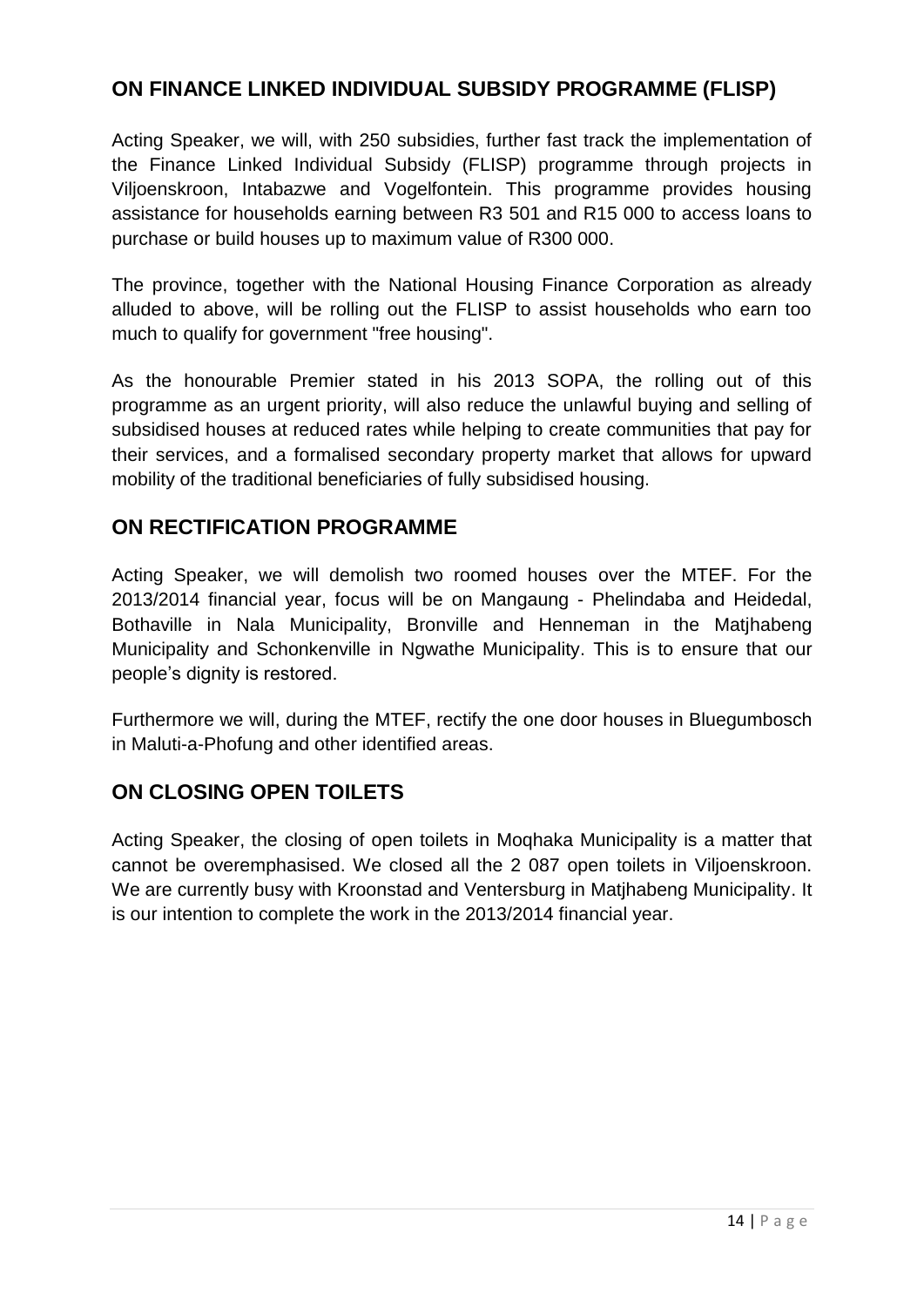#### **CONCLUSION**

In conclusion Acting Speaker, I want to take this opportunity to thank Premier, Ace Magashule for his leadership and guidance, Members of the Executive Council for their continued support, as well as Members of the Portfolio Committee and the Legislature, the House of Traditional Leaders and the entire Traditional Leadership; the Heads of the two Departments and staff, all municipalities, SALGA Free State and my organisation, the African National Congress.

Let me also thank my family for always being by my side. On this note, Acting Speaker, I hereby present the budget votes of the Department of Cooperative Governance and Traditional Affairs, and the Department of Human Settlements as appended.

Ke a leboha.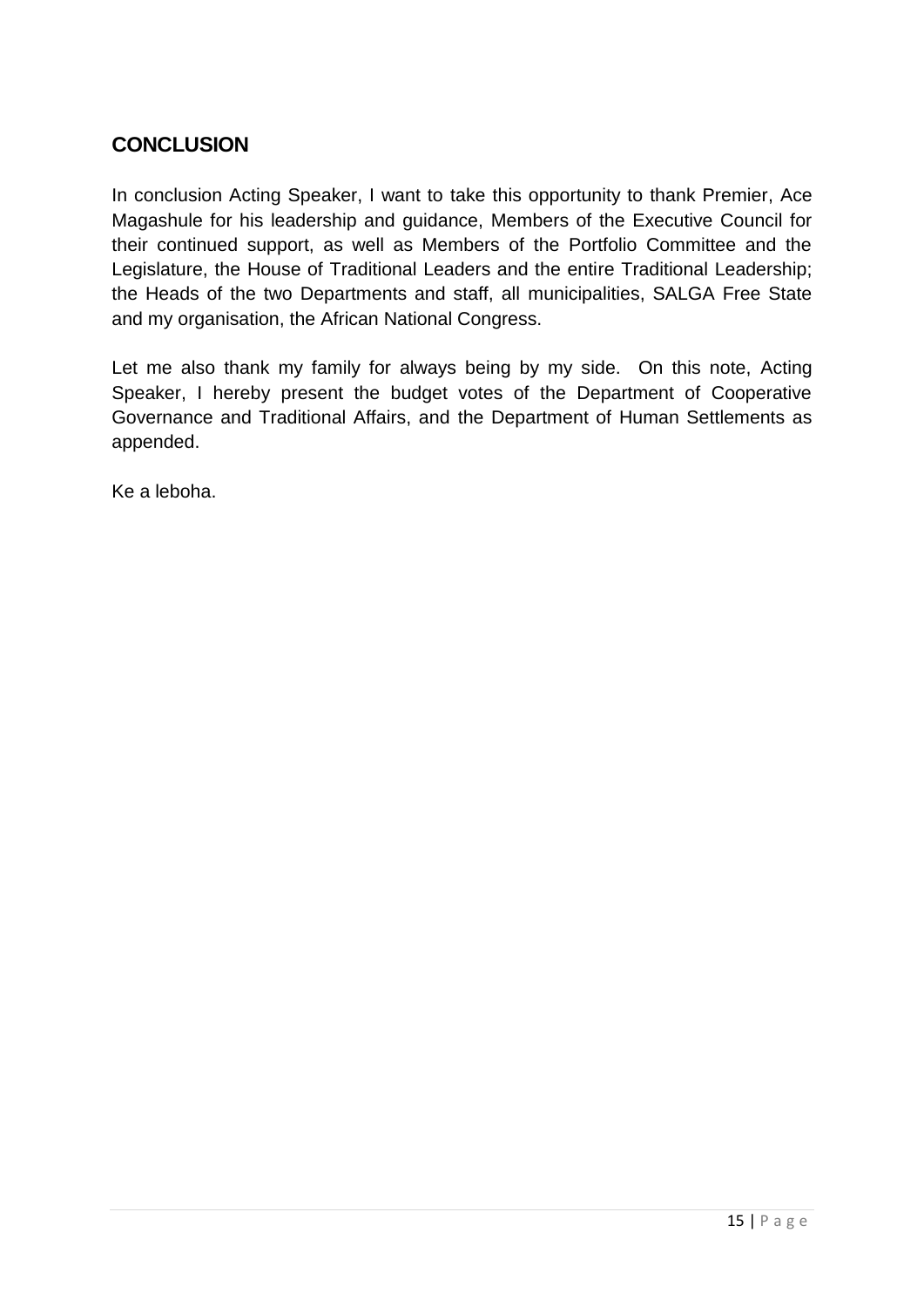# **ANNEXURE A**

## **Vote 8 2013-2014**

**Cooperative Governance & Traditional Affairs**

| Programme                                    | <b>Amount</b> | Percentage<br>of Budget |
|----------------------------------------------|---------------|-------------------------|
| Administration                               | 132,659       | 38%                     |
|                                              |               |                         |
| Local Governance                             | 109,000       | 31%                     |
| Development and Planning                     | 75,151        | 22%                     |
| <b>Traditional Institutional Development</b> | 22,851        | 7%                      |
| <b>House of Traditional Leaders</b>          | 8,752         | 3%                      |
|                                              | 348,413       | 100%                    |

| <b>Economic Classification</b>                               |        | Amount        | Percentage<br>of Budget |
|--------------------------------------------------------------|--------|---------------|-------------------------|
| <b>Compensation of Employees</b>                             |        | 165,704       | 48%                     |
| <b>Goods and Services</b>                                    |        | 115,978       | 33%                     |
| <b>Transfers and Subsidies</b>                               |        | 63,955        | 18%                     |
| <b>Capital Assets</b>                                        |        | 2,776         | 1%                      |
|                                                              |        | 348,413       | 100%                    |
| <b>Transfers and Subsidies</b>                               |        | <b>Amount</b> | Percentage<br>of Budget |
| <b>Province and Municipalities:</b>                          |        |               |                         |
| Municipal Infrastructure                                     |        |               |                         |
|                                                              | 20,867 |               |                         |
| <b>Financial Assistance</b>                                  | 40,557 | 61,424        | 96%                     |
|                                                              |        |               |                         |
| <b>Households: Other</b>                                     |        | 909           | 1%                      |
| Non-Profit Institutions: SALGA<br><b>Traditional Affairs</b> | 1,200  |               |                         |
|                                                              | 422    | 1,622         | 3%                      |
|                                                              |        | 63,955        | 100%                    |